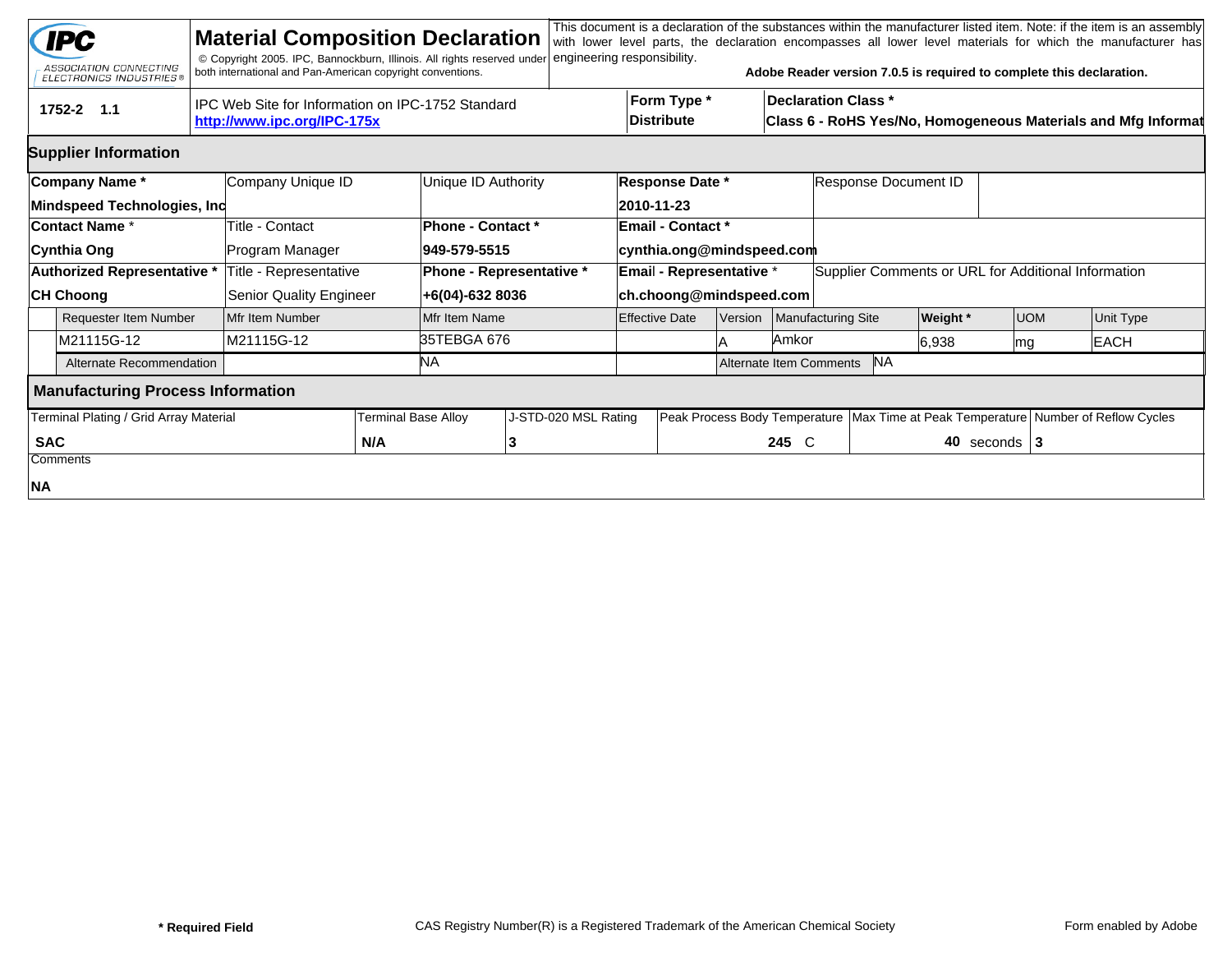| Save the fields in<br>this form to a file                                                                                                                                                                                                                                                                                                                                                                                                                                                                                                                                                                                                                                                                                                                                                                                                                                                                                                                                                                                                                                                                                                                                                                                                                         | Import fields from a<br><b>Export Data</b><br>Import Data<br>file into this form                                 |  | Locked |  |  |  |  |  |  |  |  |
|-------------------------------------------------------------------------------------------------------------------------------------------------------------------------------------------------------------------------------------------------------------------------------------------------------------------------------------------------------------------------------------------------------------------------------------------------------------------------------------------------------------------------------------------------------------------------------------------------------------------------------------------------------------------------------------------------------------------------------------------------------------------------------------------------------------------------------------------------------------------------------------------------------------------------------------------------------------------------------------------------------------------------------------------------------------------------------------------------------------------------------------------------------------------------------------------------------------------------------------------------------------------|------------------------------------------------------------------------------------------------------------------|--|--------|--|--|--|--|--|--|--|--|
| <b>RoHS Material Composition Declaration</b><br><b>Declaration Type *</b>                                                                                                                                                                                                                                                                                                                                                                                                                                                                                                                                                                                                                                                                                                                                                                                                                                                                                                                                                                                                                                                                                                                                                                                         |                                                                                                                  |  |        |  |  |  |  |  |  |  |  |
| RoHS Definition: Quantity limit of 0.1% by mass (1000 PPM) in homogeneous material for: Lead (Pb), Mercury, Hexavalent Chromium, Polybrominated Biphenyls (PBB),<br><b>RoHS Directive</b><br>Polybrominated Diphenyl Ethers (PBDE) and quantity limit of 0.01% by mass (100 PPM) of homogeneous material for Cadmium<br>2002/95/EC                                                                                                                                                                                                                                                                                                                                                                                                                                                                                                                                                                                                                                                                                                                                                                                                                                                                                                                                |                                                                                                                  |  |        |  |  |  |  |  |  |  |  |
| Supplier certifies that it gathered the information it provides in this form concerning RoHS restrictive substances using appropriate methods to ensure its accuracy and that such information is true and correct to the best<br>that Supplier completes this form. Supplier acknowledges that Company will rely on this certification in determining the compliance of its products with European Union member state laws that implement the RoHS Directive. C<br>Supplier may have relied on information provided by others in completing this form, and that Supplier may not have independently verified such information. However, in situations where Supplier has not independently verifi<br>Supplier agrees that, at a minimum, its suppliers have provided certifications regarding their contributions to the part, and those certifications are at least as comprehensive as the certification in this paragraph. If th<br>written agreement with respect to the identified part, the terms and conditions of that agreement, including any warranty rights and or remedies provided as part of that agreement, will be the sole and exclusive source of<br>remedies for issues that arise regarding information the Supplier provides in this form. |                                                                                                                  |  |        |  |  |  |  |  |  |  |  |
| <b>RoHS Declaration *</b>                                                                                                                                                                                                                                                                                                                                                                                                                                                                                                                                                                                                                                                                                                                                                                                                                                                                                                                                                                                                                                                                                                                                                                                                                                         | - Item(s) does not contain RoHS restricted substances per the definition above<br>Supplier Acceptance * Accepted |  |        |  |  |  |  |  |  |  |  |
| Exemptions: If the declared item does not contain RoHS restricted substances per the definition above except for defined RoHS exemptions, then select the corresponding response in the RoHS Declaration<br>above and choose all applicable exemptions.                                                                                                                                                                                                                                                                                                                                                                                                                                                                                                                                                                                                                                                                                                                                                                                                                                                                                                                                                                                                           |                                                                                                                  |  |        |  |  |  |  |  |  |  |  |
| <b>Declaration Signature</b>                                                                                                                                                                                                                                                                                                                                                                                                                                                                                                                                                                                                                                                                                                                                                                                                                                                                                                                                                                                                                                                                                                                                                                                                                                      |                                                                                                                  |  |        |  |  |  |  |  |  |  |  |
| Instructions: Complete all of the required fields on all pages of this form. Select the "Accepted" on the Supplier Acceptance drop-down. This will display the signature area. Digitally sign<br>the declaration (if required by the Requester) and click on Submit Form to have the form returned to the Requester.                                                                                                                                                                                                                                                                                                                                                                                                                                                                                                                                                                                                                                                                                                                                                                                                                                                                                                                                              |                                                                                                                  |  |        |  |  |  |  |  |  |  |  |
| Digitally signed by Cynthia Ong<br>Supplier Digital Signature Cynthia Ong<br>DN: cn=Cynthia Ong<br>Date: 2010.12.02 17:45:26 -08'00'                                                                                                                                                                                                                                                                                                                                                                                                                                                                                                                                                                                                                                                                                                                                                                                                                                                                                                                                                                                                                                                                                                                              |                                                                                                                  |  |        |  |  |  |  |  |  |  |  |